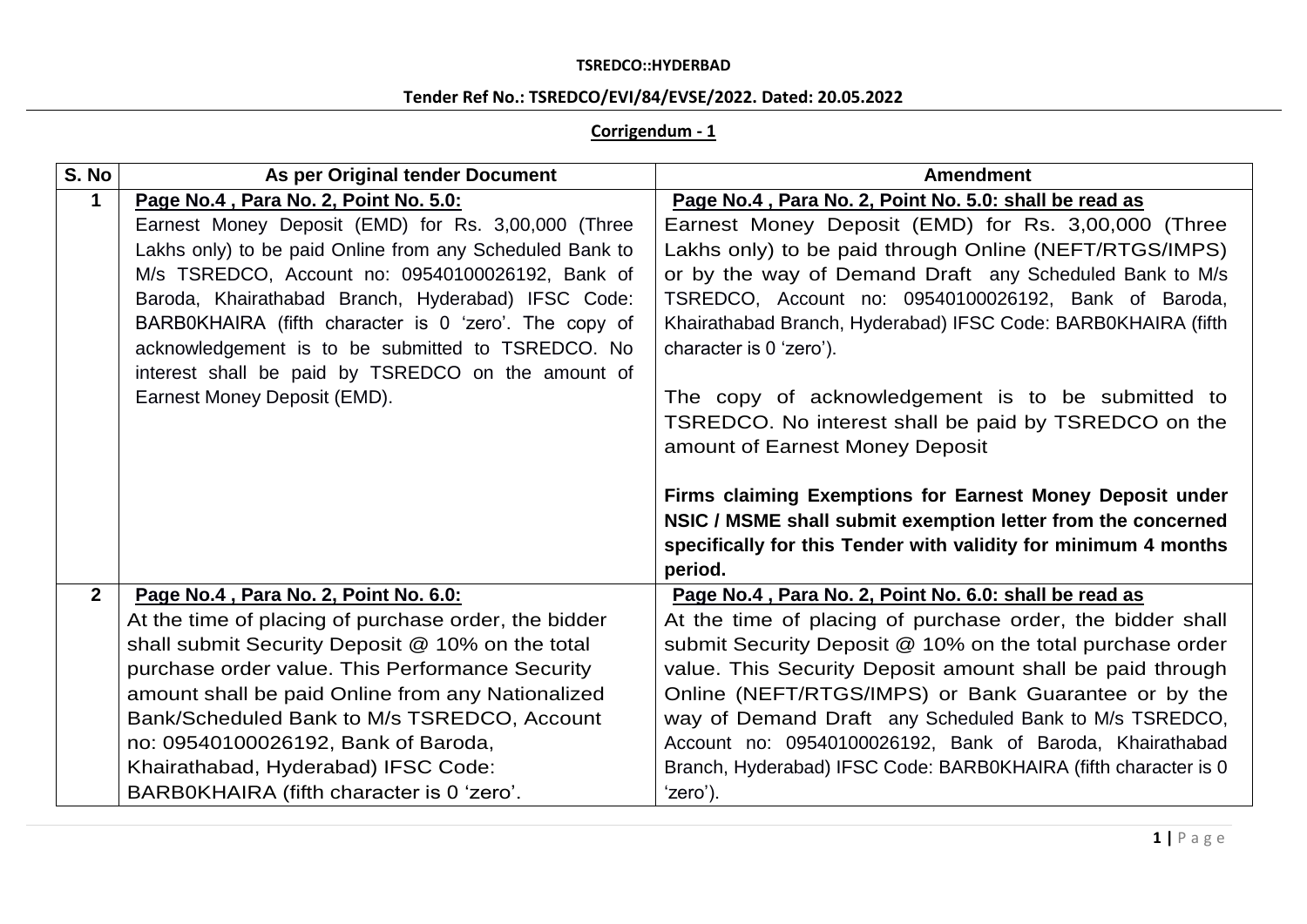# **Tender Ref No.: TSREDCO/EVI/84/EVSE/2022. Dated: 20.05.2022**

|   | The copy of acknowledgement is to be submitted to                                               |                                                                                                                       |
|---|-------------------------------------------------------------------------------------------------|-----------------------------------------------------------------------------------------------------------------------|
|   | TSREDCO. No interest shall be paid by TSREDCO<br>on the amount of Performance Security deposit. | The copy of acknowledgement is to be submitted to<br>TSREDCO. No interest shall be paid by TSREDCO on the             |
|   |                                                                                                 | amount of Security Deposit.                                                                                           |
|   |                                                                                                 |                                                                                                                       |
|   |                                                                                                 | The Security Deposit amount (SD) @ 10% on the total                                                                   |
|   |                                                                                                 | purchase order value can also be submitted in the form of                                                             |
|   |                                                                                                 | original Bank Guarantee with a period of 5 years and                                                                  |
|   |                                                                                                 | additional 6 month Extra from any nationalised bank to                                                                |
|   |                                                                                                 | M/s TSREDCO, Account no: 09540100026192, Bank of                                                                      |
|   |                                                                                                 | Khairathabad,<br>Hyderabad)<br><b>IFSC</b><br>Baroda,<br>Code:                                                        |
|   |                                                                                                 | BARB0KHAIRA (fifth character is 0 'zero'). The format of<br>BG will be given by M/S TSREDCO at the time of placing of |
|   |                                                                                                 | Purchase order.                                                                                                       |
|   |                                                                                                 |                                                                                                                       |
|   |                                                                                                 | The NSIC/MSME benefits are not applicable for Security                                                                |
|   |                                                                                                 | Deposit.                                                                                                              |
|   | Page No.9, Para No. 9, Clause b:                                                                | Page No.9, Para No. 9, Clause b: shall be read as                                                                     |
| 3 | Configuring the supplied chargers into TSREDCO                                                  | Configuring the supplied chargers into<br><b>TSREDCO</b>                                                              |
|   | developed Mobile APP (All the required hardware in                                              | developed Mobile APP (All the required hardware in this                                                               |
|   | this regard including SIM and Router with 1 year                                                | regard including SIM and Router with 1 year recharge is in                                                            |
|   | recharge is in the scope of bidder).                                                            | the scope of bidder). The chargers should be with OCPP                                                                |
|   |                                                                                                 | protocol and<br>TSREDCO will carry out the<br><b>OCPP</b>                                                             |
|   |                                                                                                 | compatibility test before and award the BID only if the EV                                                            |
|   |                                                                                                 | chargers are found to be compatible.                                                                                  |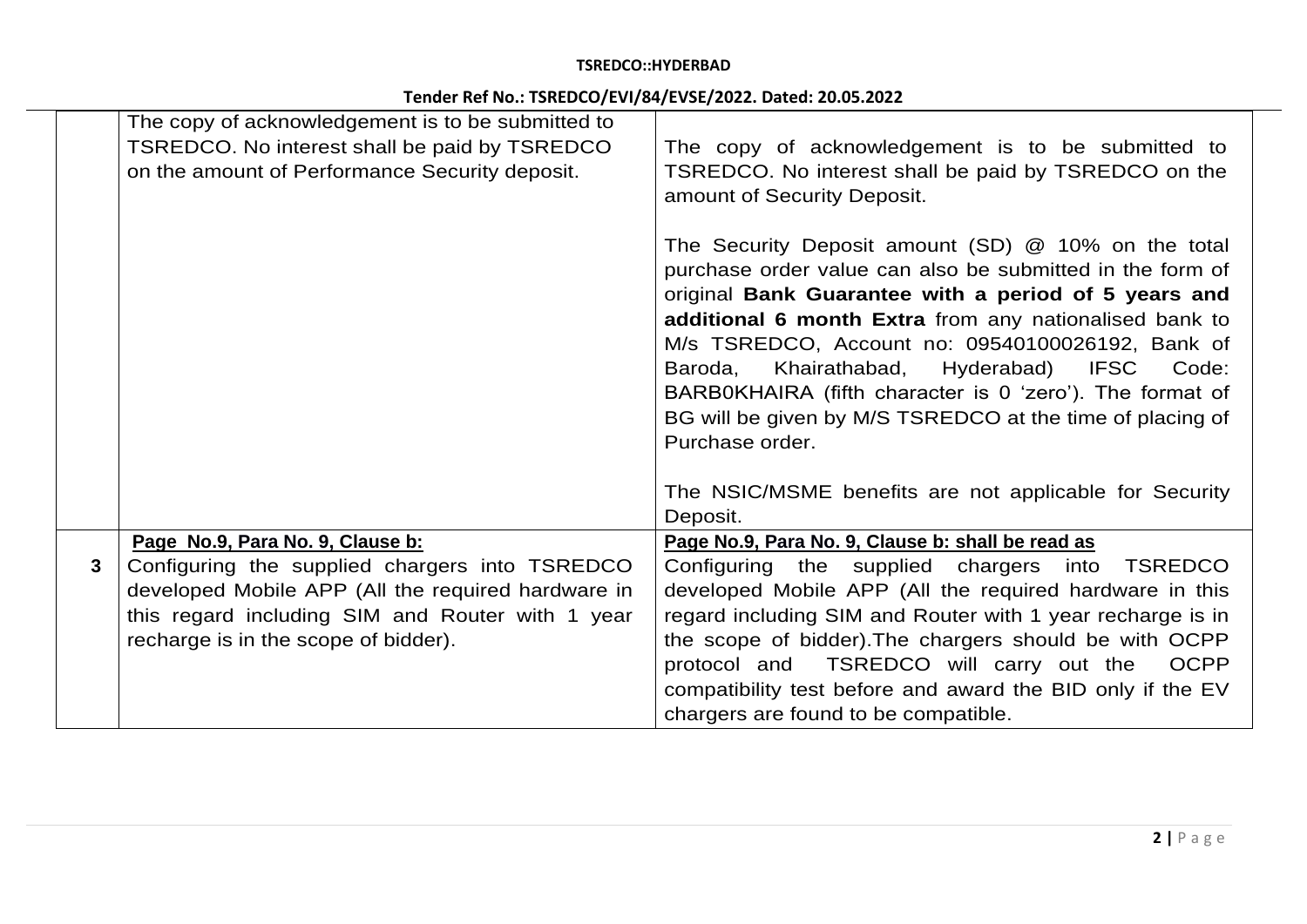# **Tender Ref No.: TSREDCO/EVI/84/EVSE/2022. Dated: 20.05.2022**

| 4               | Page no.13, Para No. 13, Clause e:                            | Page no.13, Para No. 13, Clause e : shall be read as          |
|-----------------|---------------------------------------------------------------|---------------------------------------------------------------|
|                 | Letters seeking clarifications received subsequent to         | Letters seeking clarifications received subsequent to the     |
|                 | the mentioned date will not be entertained. Interested        | mentioned date will not be entertained. Interested Bidders    |
|                 | Bidders may also submit online queries through the            | may also submit online queries through the e-Procurement      |
|                 | e-Procurement platform and need to mention their              | platform and need to mention their firm credentials along     |
|                 | firm credentials along with online queries.                   | with online queries.                                          |
|                 | The Bids are invited and are to be submitted through          | The Bids are invited and are to be submitted through          |
|                 | Electronic Mode only. The Bid Notification and the            | Electronic Mode only. The Bid Notification and the Bidding    |
|                 | <b>Bidding</b><br><b>Documents</b><br>available<br>are<br>on. | available on website<br>Documents are<br>https://www.         |
|                 | websitehttps://www.eprocurement.telangana.gov.in.             | eprocurement. telangana. gov.in. The Bidders can              |
|                 | The Bidders can download the tender documents                 | download the tender documents from the e-procurement          |
|                 | from<br>the<br>portal<br>e-procurement                        | portal https://www.eprocurement. telangana.gov.in from        |
|                 | https://www.eprocurement.telangana.gov.in<br>from             | 21/05/2022 from 11:00 Hours last date & time for receipt of   |
|                 | 21/05/2022 from 11:00 Hours last date & time for              | Bid is 06/06/2022Up to 15.00hrs and the technical bid will    |
|                 | receipt of Bid is 04/06/2022Up to 15.00hrs and the            | be opened on 06/06/2022 at 16.00 Hrs. And financial bids      |
|                 | technical bid will be opened on 04/06/2022 at 16.00           | of the bidders those who qualify in Technical evaluation will |
|                 | Hrs. And financial bid will be opened on 06/06/2022           | be only opened on 07/06/2022 at 15.00 Hrs. In addition,       |
|                 | at 15.00 Hrs. In addition, when submitting bids via           | when submitting bids via the e-procurement portal, an e-      |
|                 | the e-procurement portal, an e-procurement tender             | procurement tender processing fee must be paid on the e-      |
|                 | processing fee must be paid on the e-procurement              | procurement<br>portal                                         |
|                 | portal https://www.eprocurement.telangana.gov.in.             | https://www.eprocurement.telangana.gov.in.                    |
| $5\phantom{.0}$ | Page No.14, Para No. 13, Clause e:                            | Page no.14, Para No. 15, Clause e : shall be read as          |
|                 | Power of Attorney in favour of all the persons signing        | A Power of Attorney is to be submitted on Rs 100/- non        |
|                 | the documents, Audited Financial statements.                  | judicial Stamp Paper in favour of the person authorised by    |
|                 |                                                               | the BOARD/ Proprietor/Partner of the company for              |
|                 |                                                               | submission of Bid, for signing the documents & Audited        |
|                 |                                                               | Financial statements to this tender.                          |